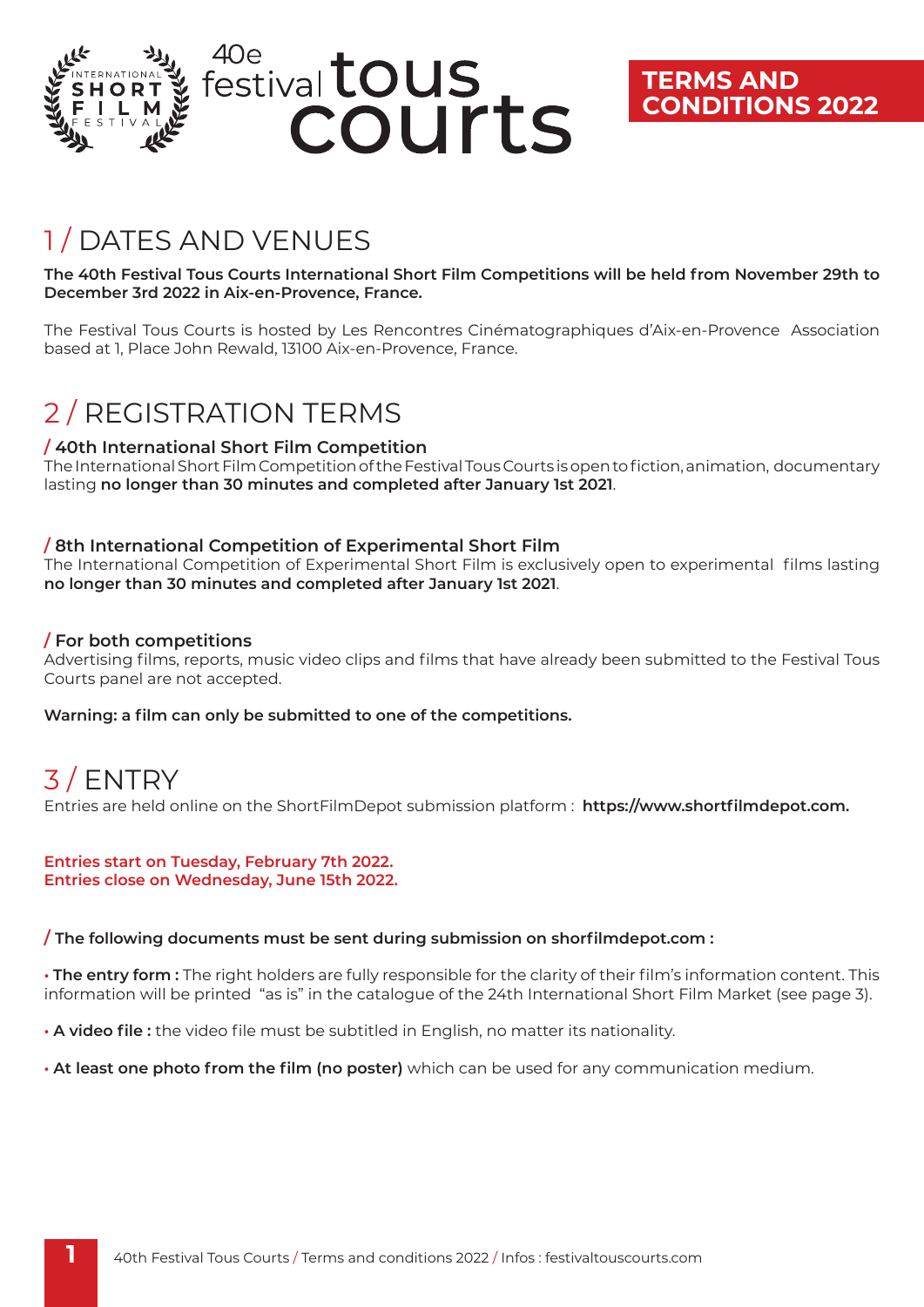# 4 / SELECTIONS

Every participant submitting a film shall receive an email informing them of the panel's decisions **by Friday, October 21st 2022**.

A director may submit several entries but the panel can only choose one of them. The panel's decisions are final and require no justification.

The short films selected in one competition or the other will be royalty-free for the whole duration of the festival, including if they're also part of an out-of-competition program (school screenings, Nuit du Court, thematic screening…).

# 5 / SCREENING AT THE FESTIVAL

The Festival reserves the right to program a film that wasn't selected in one of the international competitions in one of its out-of-competition sections. In this case, screening fees can be requested.

## 6 / SENDING OF THE SELECTED FILMS

### **/ Mandatory projection equipment (in case of selection)**

**1 DCP (without KDM key) AND 1 HD** video file (Apple Prores 422 Std or MP4 at 15mb/s). The files will have to be sent via the Internet. If unable to do so, you can send them by postal service.

### **/ Subtitles**

**Format :** subtitles have to be sent as **timecode lists** (SRT, XML or MXF).

For the French speaking films : English subtitles mandatory.

**For the non-French speaking films :** English subtitles mandatory and French subtitles desired.

## 7 / COMMUNICATION

In case of selection, film right holders allow the festival to freely use photos, stills and film / audio for its promotion (written press, TV, internet, radio, festival poster and trailer) - Excerpts limited to 5% of the film's total duration and never more than a minute.

Film right holders agree with the communication of information and photos shared during submission in the festival's publications: visitor's guide, catalogue, website and the 24th Short Film Market catalogue.

## 8 / PRIZES

The final prize list will be published in October 2022.

The prizes will be awarded by different juries during the Closing Ceremony, which will take place in Aix-en-Provence on Saturday, December 3rd 2022.

Winners are required to mention the distinction their film was awarded at the 40th Festival Tous Courts on all marketing and communication media (press pack, filmography etc.).

Winners must use their prizes in kind within the 18 months following the prize ceremony. Prizes can under no circumstances be exchanged for checks, cash or any other gain.